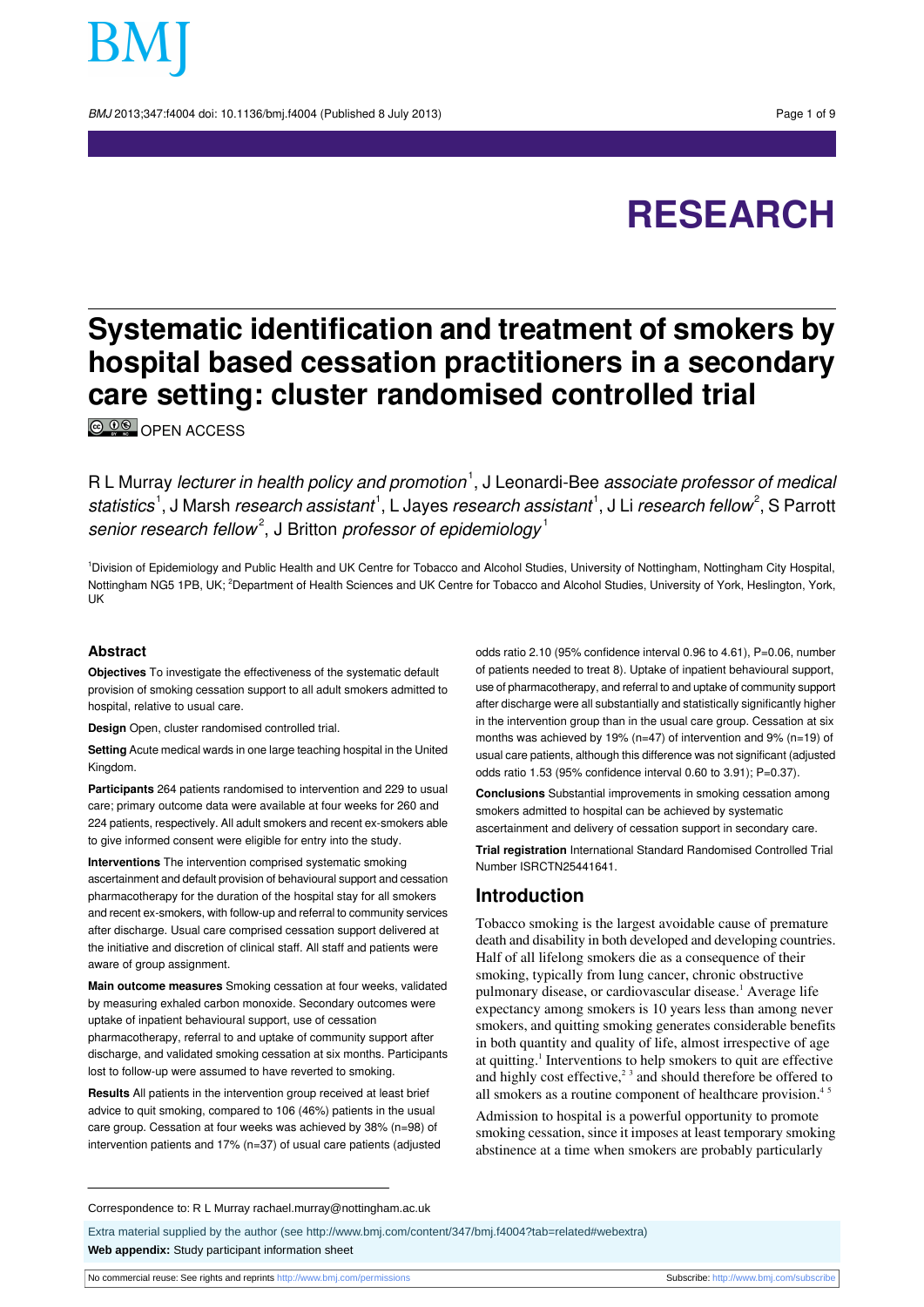aware of the health consequences of smoking and, in many cases, have reduced or quit smoking as a result of the condition precipitating admission. High intensity interventions—defined as advice or behavioural support to increase patients' motivation to quit that is initiated during a hospital stay and including at least one month of support after discharge—have been shown to increase smoking cessation among patients in hospital, regardless of the diagnosis at admission.<sup>6</sup> Ascertaining smoking status in all patients, and providing cessation support for smokers willing to accept it, has been recommended in clinical guidelines in the United States and United Kingdom for over 15 years.<sup>478</sup> However, implementation of this guidance in secondary care settings remains far from complete.<sup>9-12</sup>

Research into smoking cessation in secondary care so far has tended to focus on the behavioural and pharmacological content of interventions, rather than methods of maximising delivery and uptake. Therefore, we investigated a service designed systematically to identify and offer conventional, evidence based support during smoking cessation<sup>4</sup> to all smokers admitted to acute medical wards in a UK secondary care setting. This study was conducted to determine whether such a service was effective in increasing validated cessation of smoking and in promoting cessation of service uptake, relative to usual care provision.

## **Methods**

We used a parallel, cluster randomised design to study all smokers who reported that they were current smokers, or had smoked within four weeks of admission, to any of 18 medical wards at a large teaching hospital in the UK (Nottingham City Hospital, Nottingham). To minimise contamination between intervention and usual care groups, we used admission ward as the unit of randomisation. Patient recruitment started on 11 October 2010 and ended on 9 August 2011. The trial was activated with the National Institute for Health Research in September 2010, and the International Standard Randomised Controlled Trial Number (ISRCTN) issued on 28 October 2010. The delay between the start of patient enrolment and the issue of the ISRCTN arose from an administrative misunderstanding, and the trial was registered as soon as possible after this was discovered.

#### **Randomisation and masking**

Wards(clusters) were allocated by random sequence generation to deliver either intervention or usual care by the Nottingham Clinical Trials Unit. We stratified wards by the number of discharges per week to achieve approximate parity in numbers between groups (a discharge rate of  $\leq 10$  patients per week or below was considered to be low; >10 patients per week was considered to be high). Patients were then cluster randomised to either intervention or usual care, according to the ward to which they were admitted. Clinical and research staff and patients were aware of group assignment.

#### **Usual care**

For patients on usual care wards, smoking status on admission was ascertained in accordance with hospital standard practice. This practice involved non-obligatory completion of three checkboxes on an admission form by the admitting doctor, indicating whether the patient is a smoker—and if so, how many cigarettes were smoked per day and pack years and whether the patient wanted to receive cessation support. Advice to quit and offers of cessation support were then given to patients at the discretion of and in accordance with the usual practice of doctors and other health professionals involved in their care. Patients

in the usual care group were recruited to the trial at the end of their hospital admission, usually on the day of discharge. But patients were recruited up to 48 hours in advance if discharge was planned for a weekend, when a researcher screened the clinical notes of all patients and, if smoking data were incomplete, confirmed smoking status by direct questioning. We ascertained whether patients were smokers, or whether they had smoked in the four weeks before admission to hospital. Smokers were then given written information about the study and asked to provide a measure of exhaled carbon monoxide and consent to be contacted to ascertain smoking status at four weeks and six months after discharge. Written information about the study explained that smoking cessation services in the hospital were being assessed; that depending on the ward of admission, one of two forms of support to help quit smoking would be provided; and the measurements and follow-up that the study entailed (web appendix). Any smoker who requested cessation support at this point was given brief cessation advice by the researcher, and the patient's supervising doctor was informed of the request.

#### **Intervention**

On intervention wards, researchersidentified all new admissions on the first weekday morning after admission and ascertained smoking status from the admission form or, if incomplete, by direct questioning. All patients who had smoked within four weeks of admission were given written information about the study. They were also asked to consent to provide a measurement of exhaled carbon monoxide at discharge, and to be contacted four weeks and six months after discharge to ascertain smoking status. The written information given to patients was identical to that used in the usual care group. Patients received details of confidentiality and ethics approval for the research, but no further details of the intervention.

All patients well enough to engage in discussion were given brief advice to quit, and offered help to do so, by the research team. The brief advice included an explanation of the benefits of quitting, the nature of the support available (tailored support, one to one counselling or behavioural support, and pharmacotherapy while in hospital and continued support after discharge), and an assessment of desire to receive support. Patients were provided with standard written information from the UK's health service about smoking cessation, if interested.<sup>13</sup> Patients who were too ill to communicate were reviewed and engaged when their condition had improved sufficiently to do so.

Those who accepted cessation support were visited at the bedside by one of three smoking cessation practitioners. These practitioners had all received either university or healthcare professional education, and were trained in intensive behavioural support (through the intensive support and advice smoking cessation training delivered by the local NHS stop smoking service). Such training included awareness of smoking demographics, the health effects of smoking and stopping smoking, smoking cessation treatments and their outcome, motivational interviewing, and behavioural support techniques. The smoking cessation practitioners offered one to one counselling, to be delivered daily throughout admission (or as often as was acceptable to the patient). In the absence of contraindications, they prescribed dual nicotine replacement therapy comprising a 16 hour, 21 mg transdermal patch combined with a fast acting product (chosen from gum, lozenge, inhalator, or nasal spray) according to preference. If dual nicotine replacement therapy was contraindicated or if the patient preferred bupropion or varenicline treatment, the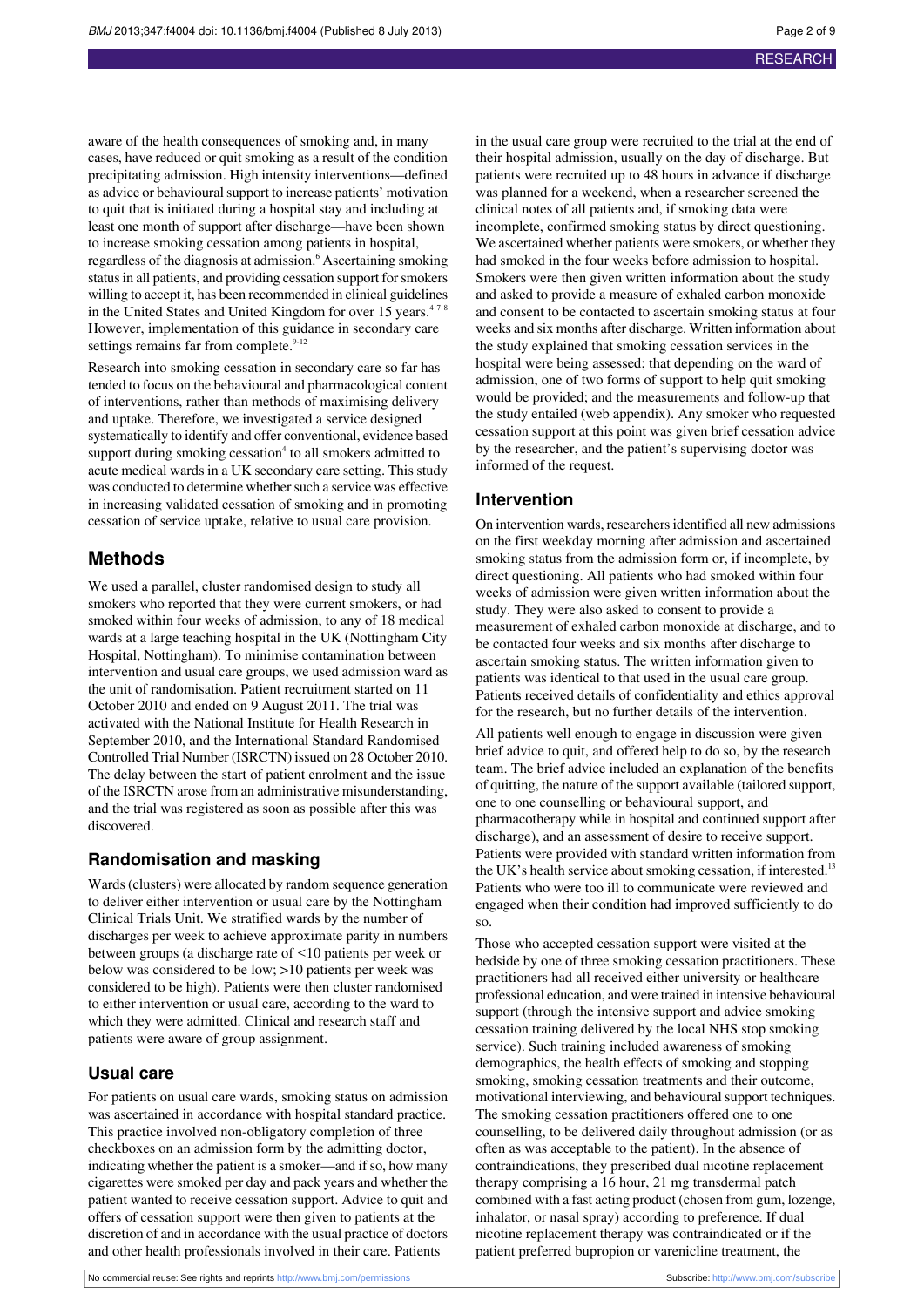supervising doctor was asked to advise and prescribe as appropriate.

One to one counselling was based on standard sessions of behavioural support from the local stop smoking service. During these sessions, the smoking cessation practitioners used motivational interviewing techniques to encourage a quit attempt with advice tailored according to the admission diagnosis and personal circumstances, and explained choices regarding dual nicotine replacement therapy and its use. In line with standard protocol for the local stop smoking service, the first consultation would typically last between 20 and 30 minutes, with subsequent sessions lasting up to 10 minutes. Patients who declined support after receiving brief advice were given standard NHS written information on quitting smoking. Patients with cardiac disorders were also given a British Heart Foundation booklet about stopping smoking.<sup>14</sup> On discharge, all participants were offered referral to a local stop smoking service for further cessation support, and contacted by telephone by the smoking cessation practitioners at least once. Participants were also contacted at four weeks and six months to ascertain smoking status and, if abstinent, to arrange verification based on measuring levels of exhaled carbon monoxide.

Most doctors responsible for patients on the study wards agreed that all patients under their care could be approached to take part in the study, although in some cases, they asked that particular individuals be excluded on clinical grounds. Doctors responsible for oncology care initially declined permission for the study team to approach any of their patients, on the grounds that focusing on smoking could cause distress. After negotiation, it was agreed that any patient on an oncology ward with an active or in-date order in the medical notes with "do not resuscitate" should not be approached, and that for all other patients on the oncology ward, consent was to be specifically sought from the supervising doctor before approaching the patient.

#### **Outcome measures**

The primary outcome was four weeks of smoking cessation, defined asself reported abstinence for four weeks and validated by measuring a level of exhaled carbon monoxide of 10 ppm.<sup>15</sup> Secondary outcomes included the proportions (%) of smokers who were offered and accepted behavioural support or pharmacotherapy as inpatients, were discharged with cessation therapy and with post-discharge support arranged, were given support from a local stop smoking service after hospital discharge, were abstinent from smoking with validation based on measuring levels of exhaled carbon monoxide at discharge, and had self reported continuous abstinence forsix months with validation based on measuring levels of exhaled carbon monoxide.

#### **Statistical analysis**

We used Stata 11 MP to compare demographic characteristics between intervention and usual care groups. Comparisons used two sample *t* tests, Mann-Whitney U tests, or  $\chi^2$  tests as appropriate; primary and secondary outcomes using a multilevel model including a random effect for clustering at ward level; and the stratification variable (baseline discharge rates) as a fixed covariate. We performed two retrospective sensitivity analyses to assess the robustness of our findings. The first assessed the effect of further adjusting the primary analysis model for sex; the second assessed the effect of excluding oncology care wards from the primary analysis model. Excluding oncology wards avoided the potential for bias arising

from the decision by the consultant oncologists to decline consent for most of their patients to be invited to participate in the study. If ward random effects could not be estimated, we used logistic regression with adjustment using robust standard errors. For patients admitted more than once, we included data for the first admission only. All analyses were based on intention to treat, including all patients who consented to participate and assuming relapse to smoking in the absence of validated cessation. Patients who died before discharge, before four week follow-up, or before six month follow-up, were excluded at the respective time points. P values lower than 0.05 were deemed significant.

The number of patients needed to be treated (NNT) for one additional person to be quit at four weeks (continuous abstinence) was estimated using the event rate in the usual care group and odds ratio from the primary outcome analysis. We calculated the sample size using an expected cessation rate of 13% in patients receiving usual care (based on data from 2003 in the same setting<sup>16</sup>). Allowing for clustering with an intraclass correlation coefficient of 0.02, 500 smokers(about 28 per ward) were needed to provide 80% power at 5% significance for us to detect a doubling of cessation at four weeks to 26%.

### **Results**

We identified 1072 patients admitted to 18 study wards (that is, clusters) between October 2010 and August 2011, representing about 14% of all admissions, who had smoked within four weeks of admission. Of these patients, 138 were admitted briefly and discharged before contact could be made, 28 were judged to be unable to give informed consent, and 12 were repeat admissions. Of the remaining 894 patients, 92 (10%) were excluded by their supervising doctor; most of these exclusions(n=59) were among the 104 eligible patients admitted to oncology wards. Of 802 patients asked to participate, 309 declined consent, and 493 (mean age 56 years (range 18-91), 296 (60%) male) were allocated to treatment groups (264 to intervention, 229 to usual care; fig[⇓\)](#page-8-0). Patientsin the intervention group were slightly younger and more likely to be male (table [1⇓](#page-6-0)). The length of stay of study participants ranged from one to 98 days (median five days); median length of stay was slightly longer in the intervention than the usual care group (six days *v* five days; P=0.05, Mann-Whitney U test). The number of behavioural support sessions delivered in the intervention group ranged from zero to 12 sessions (median one day, interquartile range zero to two days).

Dual nicotine replacement therapy was the most widely used pharmacotherapy (66 (29%) patients on usual care wards, 133 (50%) on intervention wards)—most commonly as a transdermal patch, an inhalator, or both. Varenicline was used by only five patients, all on intervention wards, and bupropion was not used by any patient in either group. Ward randomisation resulted in the majority of patients receiving usual care (56%, n=129) coming from respiratory wards, and the majority of those receiving the intervention (57%, n=151) coming from cardiac wards. Follow-up measurements at four weeks were conducted between November 2010 and September 2011, and six month follow-up measurements were conducted between April 2011 and February 2012. Analyses for primary and secondary outcomes were conducted on nine clusters in each treatment group in all instances, with the exception of the retrospective analysis, which excluded oncology wards(analysing six clusters in the intervention group and eight clusters in the control group). We attempted to contact all patients at four week and six month follow-up on no fewer than five separate occasions, primarily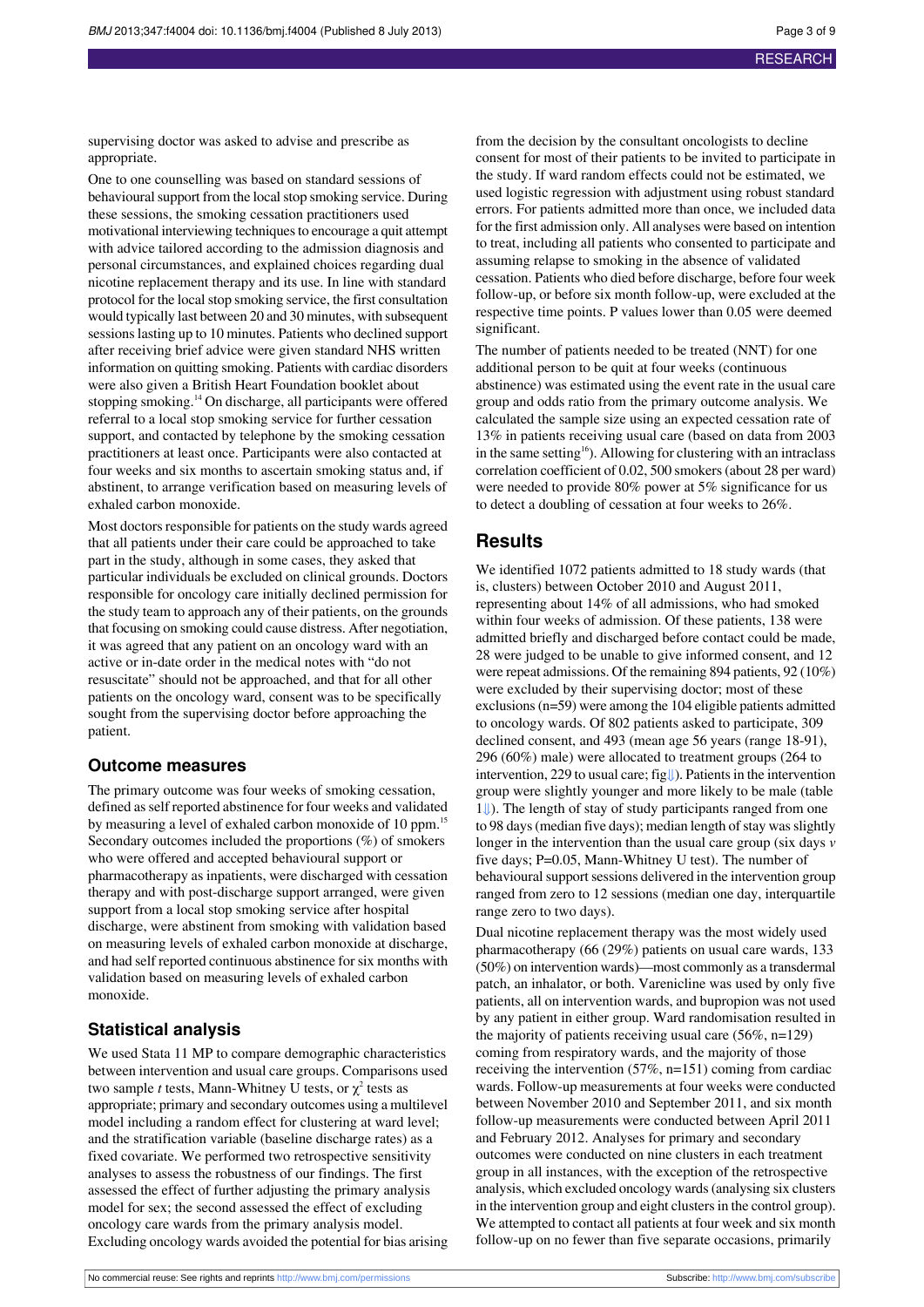by telephone at different times of day and including one written attempt to collect follow-up data. Smoking status was ascertained in 243 (92%) patients in the intervention group and 192 (84%) in the usual care group at four weeks, and in 195 (74%) and 155 (68%) patients at six months, respectively. Patients who were not contactable or who withdrew consent to continue in the study at each follow-up stage were considered to be still smoking and included in the intention to treat analysis.

#### **Primary outcome**

Validated quit rates at four weeks were over twice as high in the intervention (38%) than usual care group (17%). With initial adjustment for clustering and stratification by discharge numbers, this effect was not significant at the 5% level (adjusted odds ratio 2.10 (95% confidence interval 0.96 to 4.61), 18 clusters, intraclass correlation coefficient 0.077, P=0.06, NNT=8), and a sensitivity analysis further adjusting for the effect of patients' sex had marginal effects on the findings (2.09 (0.95 to 4.60), 18, 0.077, P=0.07). To assess whether the intervention effect was strongly influenced by data from patients on the oncology wards, where consultants declined access to a majority of patients, we carried out a retrospective sensitivity analysis excluding these patients; four week cessation in the remaining 440 patients was 17% in the usual care and 42% in the intervention group (2.71 (1.33 to 5.54), 14, 0.038, P=0.006).

#### **Secondary outcomes**

All patients on intervention wards and less than half of those on usual care wards received at least brief advice to quit smoking. Uptake of behavioural cessation support, use of pharmacotherapy, and referral to and uptake of the local stop smoking service were allsignificantly higher in the intervention group than in the usual care group (P<0.001 in all cases). Validated abstinence from smoking at discharge and at six months was also higher in the intervention group than in the usual care group, but this difference was not significant ( $P=0.37$ ; table 2[⇓\)](#page-7-0). An economic analysis, to be published separately, indicated that the intervention was highly cost effective.

#### **Discussion**

This study, to our knowledge, is the first to assess the effect of systematic ascertainment of smoking and default delivery of evidence based cessation support by hospital based cessation practitioners. Our findings demonstrate a doubling of validated cessation rates at four weeks after discharge and highly significant improvements in service uptake when evidence based smoking interventions<sup>4</sup> are delivered by default to all smokers by specialist staff. This study differs from previous research into smoking cessation in hospital settings, which has typically focused on the content of interventions rather than on means of optimising service provision and uptake.

### **Strengths and limitations of the study**

The statistical significance of our primary outcome comparison of validated cessation at four weeks may have been compromised by the effect of clinical opposition to cessation intervention on oncology wards. However, the magnitude of the differences in service uptake, and significance of the primary outcome difference in a retrospective analysis that excluded patients with cancer, indicate strongly that this approach to smoking management in secondary care has the potential to increase sustained cessation after hospital admission. In view of the large numbers of smokers admitted to secondary care,

the public health impact of wider implementation of this approach is potentially massive.

We carried out our study in a single centre for logistical and cost reasons, although the magnitude of intervention effects may differ between secondary care settings in relation to the level of intervention in current usual care. However, the finding that provision of cessation support by default improves service uptake and cessation rates will probably generalise to any centre not currently offering default intervention. A recent systematic review suggests that this is the case in most centres.<sup>17</sup> Default service provision by properly trained staff, rather than reliance on existing staff to tackle smoking as part of their routine clinical work, also overcomes staff reluctance to intervene, low confidence, low prioritisation, lack of skills, and other barriers to smoking intervention in practice.<sup>9 12 18-24</sup> Current UK practice</sup> recommended by Department of Health, which relies on existing staff to ascertain smoking and refer smokers to local stop smoking services for further cessation support,<sup>25</sup> has been shown to result in low uptake of such community services after discharge.<sup>26</sup> But initiating behavioural support at the bedside of patients, as in our study, largely prevented this attrition, resulting in a substantially increased service uptake. We were unable to include all smokers admitted to study wards, including many whose admissions began and ended outside the weekday working hours in which the service was available, and those unwilling to consent to provide outcome measures for the study. Further work is therefore needed to develop effective methods to capture these groups.

Our use of cluster randomisation by ward, which we adopted to prevent contamination of intervention and usual care groups, precluded us from exploring differential intervention effects within wards or medical specialties, since all patients on the respiratory ward were randomised to usual care and all patients on the cardiac ward randomised to the intervention. However, published evidence suggests that admission diagnosis is not a major determinant of the likelihood of cessation<sup>6</sup>. We used a 10 ppm threshold of exhaled carbon monoxide to define non-smoking, in line with the Russell standard,<sup>15</sup> although all but one non-smoker had values below 8 ppm. There was no allocation concealment in this study, because wards (clusters) were randomised before patients were recruited. However, because all clusters were randomised at the same time and patients are admitted to wards according to sex and specialty, selection bias in relation to intervention is unlikely.

Participants were all provided with the same information about the trial, which did not include specific information about the different interventions offered. Provision of information about smoking cessation support and the request for follow-up information may have increased demand for and uptake of usual care support. But any such bias would have reduced the difference in treatment effects, and any reporting bias would have been mitigated by the use of biochemical validation techniques. Exhaled carbon monoxide only assessed short term abstinence from smoking, but we chose this measure because other measures involving cotinine were inappropriate, in view of the potential for continued use of dual nicotine replacement therapy at follow-up data collection.

The longer median length of stay in the intervention group meant that smokers in this group had to remain abstinent for longer that patients in the usual care group, although a median difference of one day seems unlikely to account for a doubling in smoking cessation. We were unable to ascertain adherence to dual nicotine replacement therapy, but it is likely that measures to increase both uptake and adherence would have further improved the cessation rate. There is no reason to believe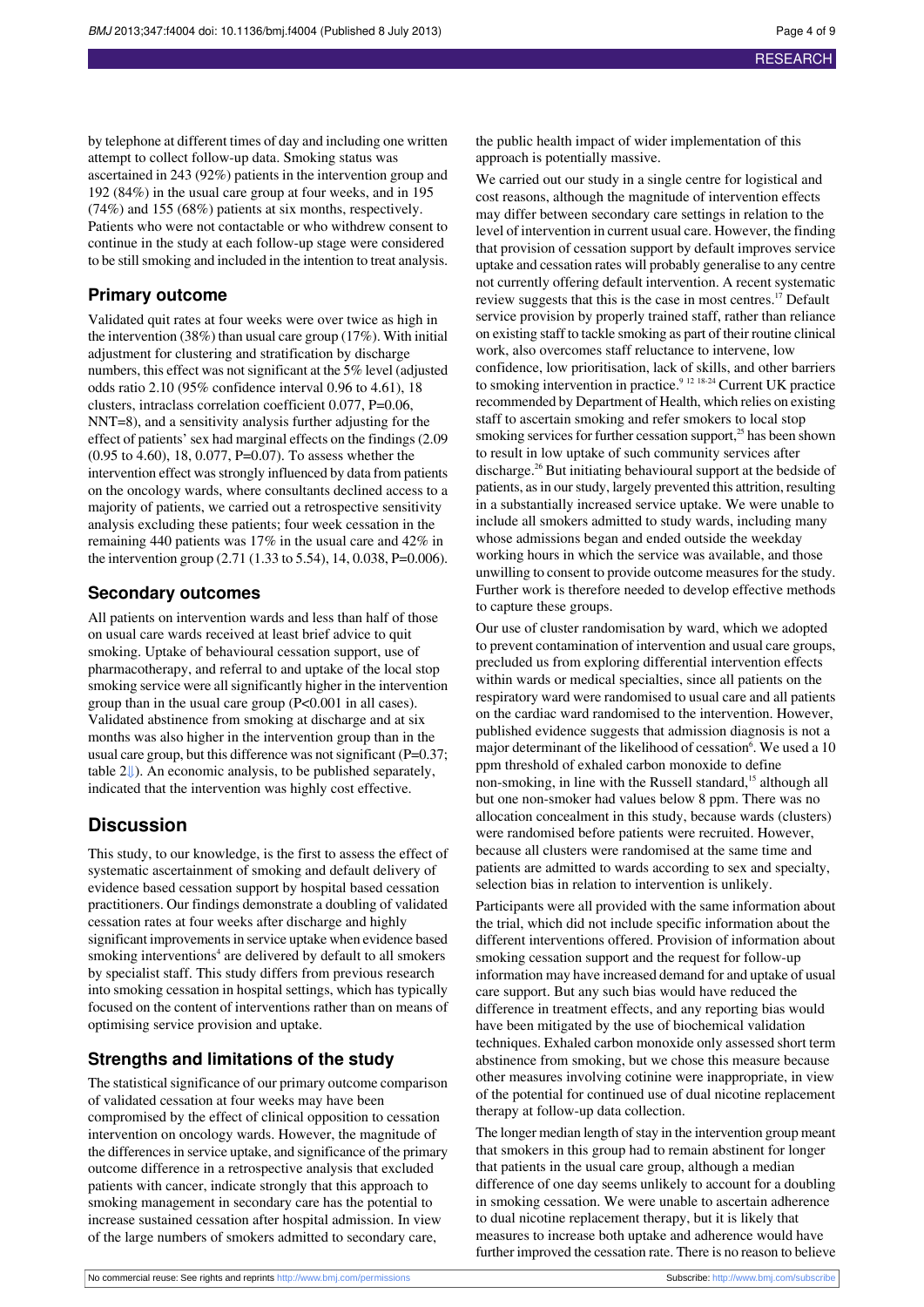that adherence differed between the two study groups and thus have any influence on the results reported. Despite being offered dual nicotine replacement therapy every day throughout admission, most patients in the intervention group accepted or received only one session. This finding indicated that the promising results demonstrated by thistrial arose predominantly from the delivery of one behavioural intervention, often but not invariably in conjunction with dual nicotine replacement therapy. Therefore, the delivery of behavioural support early in the admission was probably a key determinant of cessation success.

#### **Sensitivity analysis**

The intervention group's doubled rate of validated cessation at four weeks after discharge was of borderline significance. Our sensitivity analysis indicated that this finding was partly due to the low and biased recruitment of patients from oncology wards, but also arose from a higher degree of clustering within wards than expected when the study was planned (intraclass correlation coefficient 0.07 rather than 0.02), and low numbers of participants (n<10) on four wards. The results are, however, promising in terms of service uptake and potential for validated smoking cessation. Although the study design precluded blinding, ward staff were unaware of the exact details of the study, and patients were specifically not informed of the components of the intervention being tested. Consent was not required for any aspect of the intervention delivery because it formed part of what should be standard NHS practice; instead, consent was only sought for the follow-up measures, for which the procedure was identical for both groups. It is therefore unlikely that knowledge of missing out on treatment influenced the results gained in the study.

Previous studies of smoking cessation interventions in hospitals have tended to focus on the content of the intervention, aiming to improve effectiveness, rather than developing the mode of delivery to improve reach. Our intervention combined components that had been previously shown to be effective<sup>6</sup> but with no new or experimental content; the observed improved efficacy was generated purely by ensuring more comprehensive coverage. Our findings thus complement assessments of the "Ottawa Model" approach. This approach draws on front line medical staff to assess smoking status, deliver smoking cessation support, and ensure follow-up after discharge using an interactive telephone system that is mediated by voice response. The Ottawa Model improves reach but to a lesser extent than in the present study. $27$ 

Improvements in smoking ascertainment were also reported in another study of a systematic approach, involving an "improvement team" of physicians, nurses, and the medical director in partnership with the New Hampshire tobacco prevention and control programme. The study aimed to increase referral and use of the state sponsored "Try To Stop Tobacco Resource Centre," but did not report the quit rates achieved.<sup>28</sup> The importance of continuity in providing support for smoking that transcends the interface between inpatient and community care was highlighted in a UK study by Lewis and colleagues.<sup>2</sup> They found that uptake of community based support was more likely if it was organised before discharge within one week of transfer from hospital services.

#### **Clinical implications and conclusions**

Delivery and uptake of smoking cessation treatment, and hence quit rates, can be improved substantially in smokers admitted to secondary care wards by using simple measures to ensure systematic ascertainment of smoking, to deliver treatment, and to ensure community follow-up for smokers willing to accept help. Further research is necessary to optimise the design and efficiency of this service provision model for inpatients, and to adapt the service for non-medical specialties. However, the institutionalised delivery of simple interventions early in the hospital stay, if widely adopted, could make a substantial contribution to individual and population health.

Contributors: RLM is the guarantor and takes responsibility for the integrity of the work as a whole, from inception to publication; contributed to the study conception and design, acquisition of data, interpretation of data, drafting the article, and approved the final version of the manuscript. JL-B analysed the data, contributed to the drafting of the article, interpretation of data, and approved the final version of the manuscript. JM and LJ contributed to the acquisition of data and approved the final version of the manuscript. SP contributed to the study conception and design, drafting the article, and approved the final version of the manuscript. JL contributed to interpretation of the data, drafting the article, and approved the final version of the manuscript. JB contributed to the study conception and design, interpretation of data, drafting the article, and approved the final version of the manuscript.

Funding: This paper presents independent research funded by the National Institute for Health Research under its Programme Grants for Applied Research programme (RP-PG-0608-10020). The views expressed in this presentation are those of the authors and not necessarily those of the NHS, the National Institute for Health Research, or the Department of Health.

Competing interests: All authors have completed the ICMJE uniform disclosure form at [www.icmje.org/coi\\_disclosure.pdf](http://www.icmje.org/coi_disclosure.pdf) and declare: no support from any organisation for the submitted work; no financial relationships with any organisations that might have an interest in the submitted work in the previous three years; no other relationships or activities that could appear to have influenced the submitted work. Ethical approval: Ethical approval for the study was provided by the

Nottingham research ethics committee 1 (ref 10/H0403/34).

Patient consent: All participants gave informed consent before taking part in the study.

Data sharing: No additional data available

- 1 Doll R, Peto R, Boreham J, Sutherland I. Mortality in relation to smoking: 50 years' observations on male British doctors. BMJ 2004;328:1519.
- 2 Parrott S, Godfrey C, Raw M, West R, McNeill A. Guidance for commissioners on the cost effectiveness of smoking cessation interventions. Thorax 1998;53(supp 5):AS1-38. 3 Tengs TO, Adams ME, Pliskin JS, Safran DG, Siegel JE, Weinstein MC, et al. 500
- Lifesaving interventions and their cost-effectiveness. Risk Analysis 1995;15:369-90. 4 National Institute for Health and Clinical Excellence. Brief interventions and referral for
- smoking cessation in primary care and other settings. NICE, 2006. 5 US Department of Health and Human Services Public Health Service. Treating tobacco
- use and dependence: 2008 update. May 2008. [www.ahrq.gov/professionals/clinicians](http://www.ahrq.gov/professionals/clinicians-providers/guidelines-recommendations/tobacco/clinicians/treating_tobacco_use08.pdf)[providers/guidelines-recommendations/tobacco/clinicians/treating\\_tobacco\\_use08.pdf](http://www.ahrq.gov/professionals/clinicians-providers/guidelines-recommendations/tobacco/clinicians/treating_tobacco_use08.pdf). Rigotti NA, Clair C, Munafo MR, Stead LF. Interventions for smoking cessation in
- hospitalised patients. Cochrane Database Syst Rev 2012;5:CD001837.
- 7 Fiore MC, Bailey WC, Cohen SJ, et al. Treating tobacco use and dependence. clinical practice guideline. Department of Health and Human Services.Public Health Service, 1996.
- 8 Raw M, McNeill A, West R. Smoking cessation guidelines for health professionals-a guide to effective smoking cessation interventions for the health care system. Thorax 1998;53:S1-19.
- 9 Goldstein MG. Missed opportunities to assist hospitalized smokers. Am J Prev Med 1999;17:317-8.
- 10 Hajek P, Taylor TZ, Mills P. Brief intervention during hospital admission to help patients to give up smoking after myocardial infarction and bypass surgery: randomised controlled trial. BMJ 2002;324:87-9.
- 11 Murray R, Leonardi-Bee J, Marsh J, Jayes L, Britton J. Smoking status ascertainment and interventions in acute medical patients. Clin Med 2012;12:59-62.
- 12 Vaughn TE, Ward MM, Doebbeling BN, Uden-Holman T, Clarke WT, Woolson RF. Organizational and provider characteristics fostering smoking cessation practice guideline adherence: an empirical look. J Ambul Care Manage 2002;25:17-31.
- 13 National Health Service. SmokeFree. 2013. http://smokefree.nhs.uk/resources/ 14 British Heart Foundation. Stop smoking: how to quit for a healthy heart. 2010. [www.npt.](http://www.npt.gov.uk/PDF/BHF_Stop_Smoking_guide.pdf)
- [gov.uk/PDF/BHF\\_Stop\\_Smoking\\_guide.pdf.](http://www.npt.gov.uk/PDF/BHF_Stop_Smoking_guide.pdf) 15 West R, Hajek P, Stead L, Stapleton J. Outcome criteria in smoking cessation trials:
- proposal for a common standard. Addiction 2005;100:299-303.
- 16 Molyneux A, Lewis S, Leivers U, Anderton A, Antoniak M, Brackenridge A, et al. Clinical trial comparing nicotine replacement therapy (NRT) plus brief counselling, brief counselling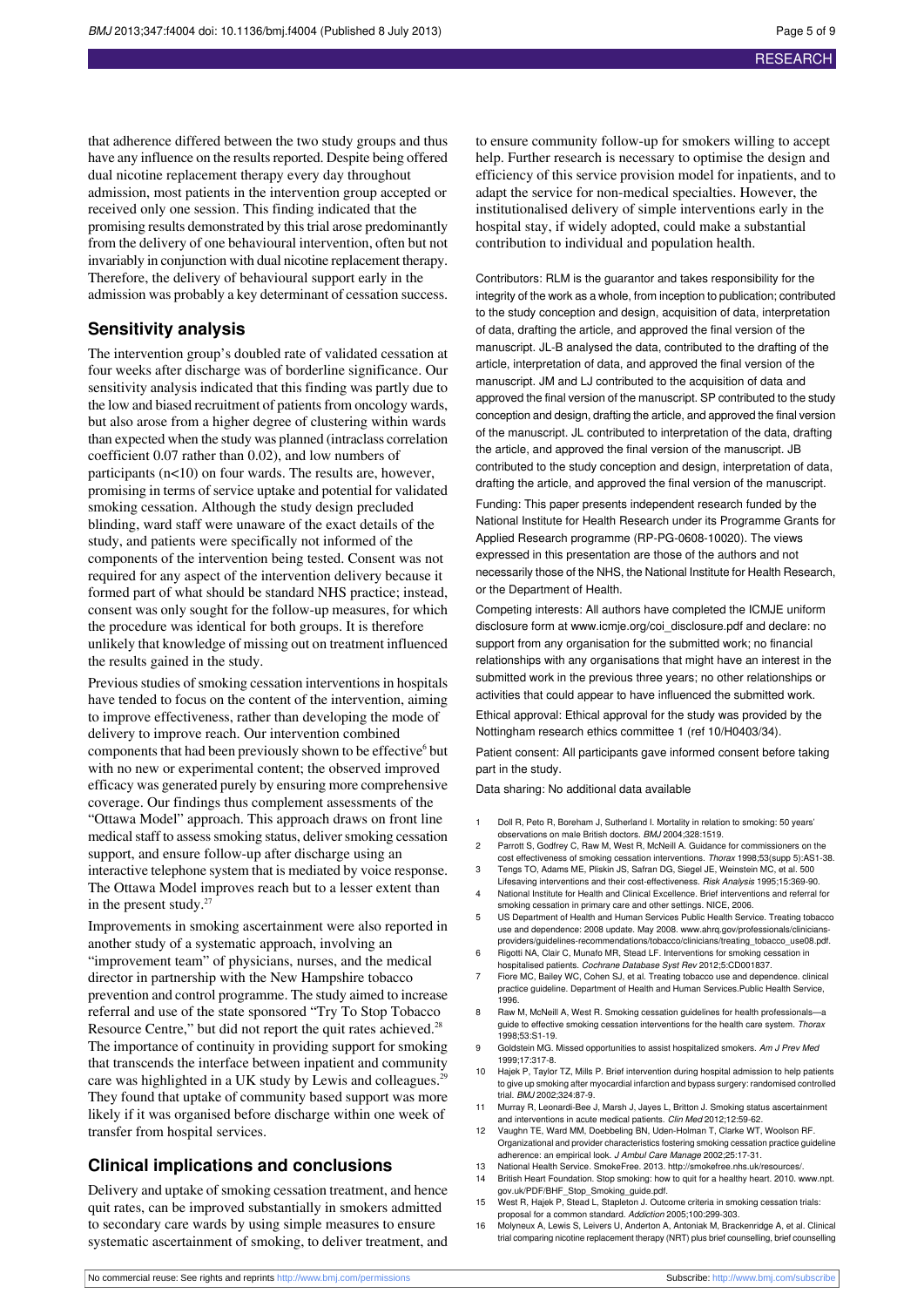#### **What is already known on this topic**

Ascertaining smoking status in patients and providing cessation support for smokers willing to accept it, has been recommended in clinical guidelines in the US and UK for over 15 years

But implementation of this guidance in secondary care remains far from complete

High intensity, behavioural interventions initiated in hospital and including support for at least one month after discharge have been shown to increase smoking cessation among patients in hospital, regardless of admitting diagnosis

#### **What this study adds**

This trial reports the effect of a systematic intervention to identify smokers and offer bedside support by specialist staff, ensuring community follow-up for smokers willing to accept help

Increases in quit rates (validated by measuring exhaled carbon monoxide) at four weeks, smoking cessation delivery, and service uptake demonstrate that simple measures could, if widely adopted, make a substantial contribution to individual and population health

alone, and minimal intervention on smoking cessation in hospital inpatients. Thorax 2003;58:484-8.

- 17 Freund M, Campbell E, Paul C, McElduff P, Walsh RA, Sakrouge R, et al. Smoking care
- provision in hospitals: a review of prevalence. *Nicotine Tob Res* 2008;10:757-74.<br>18 Hawkshaw BA, Zuo Y. Audit of prescribed nicotine replacement therapy to hospital npatients who smoke. Med J Aus 2005;182:43-4.
- 19 May FC, Stocks N, Barton C. Identification of barriers that impede the implementation of nicotine replacement therapy in the acute cardiac care setting. Eur J Cardiovasc Prev Rehabil 2008;15:646-50.
- 20 Rigotti NA, Arnsten JH, McKool KM, Wood-Reid KM, Singer DE, Pasternak RC. The use
- of nicotine-replacement therapy by hospitalized smokers. Am J Prev Med 1999;17:255-9.<br>21 Thy T, Boker T, Gallefoss F, Bakke PS. Hospital doctors' attitudes toward giving their patients smoking cessation help. Clin Respir J 2007;1:30-6.
- 22 Vega S, Stolare I. Smoking cessation education increases interventions in a New Zealand hospital: World No Tobacco Day revisited. N Z Med J 2010;123:35-40.
- 23 Warner DO, Sarr MG, Offord KP, Dale LC. Anesthesiologists, general surgeons, and tobacco interventions in the perioperative period. Anesth Analg 2004;99:1766-73.
- 24 Warner KE. The framework convention on tobacco control: opportunities and issues. Salud Publica Mex 2008;50 (suppl 3):S283-91.
- 25 Department of Health. NHS stop smoking services: service and monitoring guidance—2011/12. Department of Health, 2011.
- 26 National Centre for Smoking Cessation and Training. Streamlined secondary care system project report. 2012. [www.ncsct.co.uk/usr/pub/ncsct-streamlined-secondary-care-final](http://www.ncsct.co.uk/usr/pub/ncsct-streamlined-secondary-care-final-report.pdf)[report.pdf.](http://www.ncsct.co.uk/usr/pub/ncsct-streamlined-secondary-care-final-report.pdf)
- 27 Reid RD, Mullen KA, Slovinec D'Angelo ME, Aitken DA, Papadakis S, Haley PM, et al. Smoking cessation for hospitalized smokers: an evaluation of the "Ottawa Model". Nicotine Tob Res 2010;12:11-8.
- 28 Liu SK, Prior E, Warren C, Brown T, Snide J, Butterly JR. Improving the quality of care for the hospitalized tobacco user—one institution's transformational journey. J Cancer Educ 2010;25:297-301.
- 29 Lewis KE, Durgan L, Edwards VM, Dixon H, Whitehead C, Sykes RN. Can smokers switch from a hospital-based to a community-based stop smoking service? An open-label,<br>randomized trial comparing three referral schemes. *Nicotine Tob Res* 2009;11:756-64.

#### **Accepted:** 14 June 2013

#### Cite this as: BMJ 2013;347:f4004

This is an Open Access article distributed in accordance with the Creative Commons Attribution Non Commercial (CC BY-NC 3.0) license, which permits others to distribute, remix, adapt, build upon this work non-commercially, and license their derivative works on different terms, provided the original work is properly cited and the use is non-commercial. See: <http://creativecommons.org/licenses/by-nc/3.0/>.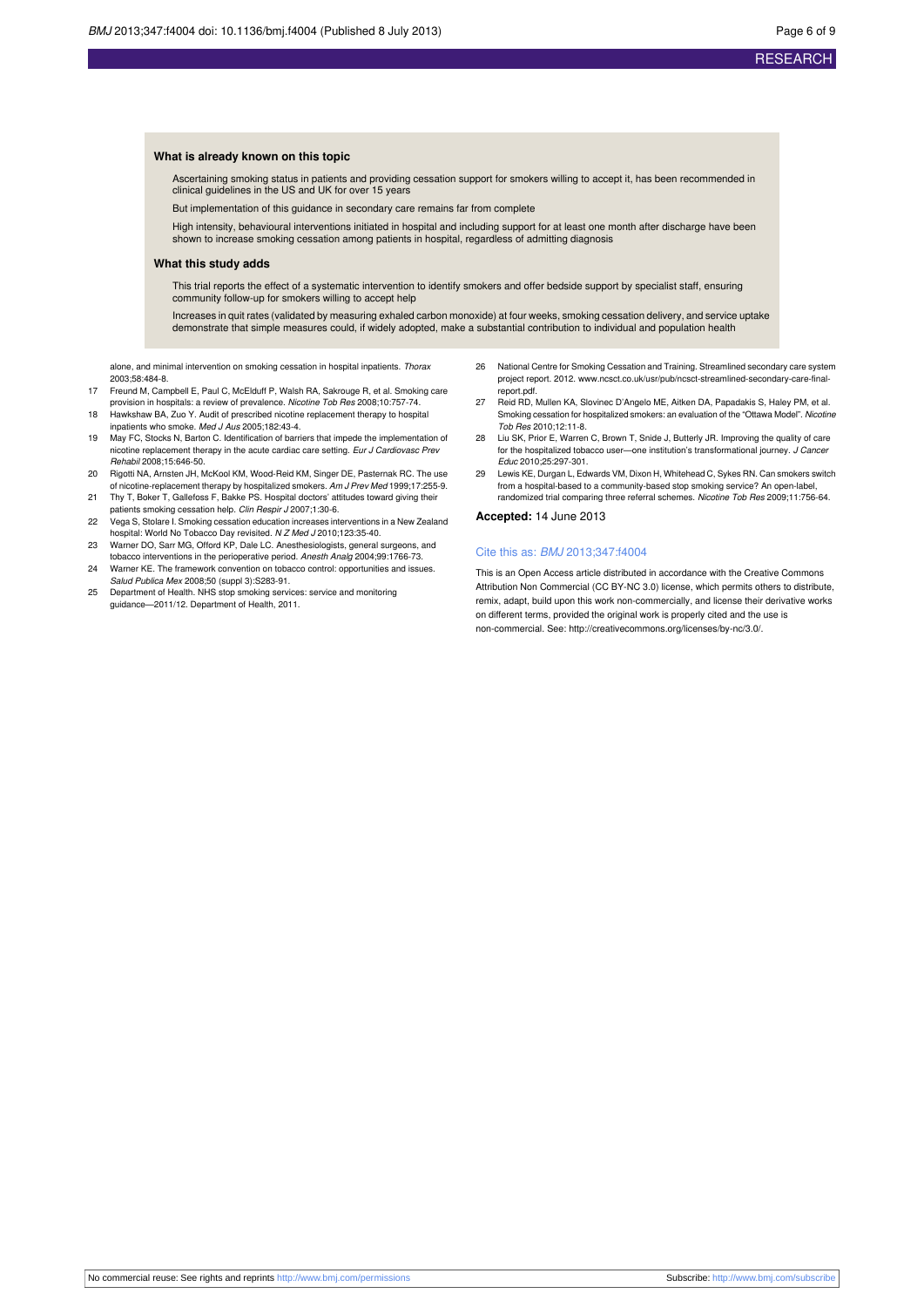## **RESEARCH**

## **Tables**

<span id="page-6-0"></span>

| Table 1  Demographic data of study participants      |                    |                      |         |  |  |  |
|------------------------------------------------------|--------------------|----------------------|---------|--|--|--|
|                                                      | Usual care (n=229) | Intervention (n=264) | P*      |  |  |  |
| Age (years, mean (SD))                               | 57.9 (15.2)        | 55.0 (13.3)          | 0.028   |  |  |  |
| Male sex (no (%) of participants)                    | 120 (52)           | 176 (67)             | 0.001   |  |  |  |
| Discharge rate of ward (no (%) of participants)      |                    |                      |         |  |  |  |
| Low rate                                             | 38(17)             | 61(23)               | 0.072   |  |  |  |
| High rate                                            | 191 (83)           | 203 (77)             |         |  |  |  |
| Specialty of ward (no of participants (no of wards)) |                    |                      |         |  |  |  |
| Stroke                                               | 60(3)              | 11(1)                | < 0.001 |  |  |  |
| Oncology                                             | 10(1)              | 35(3)                |         |  |  |  |
| Renal                                                | 0                  | 42 (2)               |         |  |  |  |
| Cardiac                                              | 0                  | 151(1)               |         |  |  |  |
| Infectious disease                                   | 0                  | 18(1)                |         |  |  |  |
| <b>Diabetes</b>                                      | 13(1)              | 7(1)                 |         |  |  |  |
| Blood or haematology                                 | 17(2)              | 0                    |         |  |  |  |
| Respiratory                                          | 129 (2)            | 0                    |         |  |  |  |

SD=standard deviation.

\*Two sided P value relates to two sample t test for continuous variables and  $\chi^2$  test for categorical variables.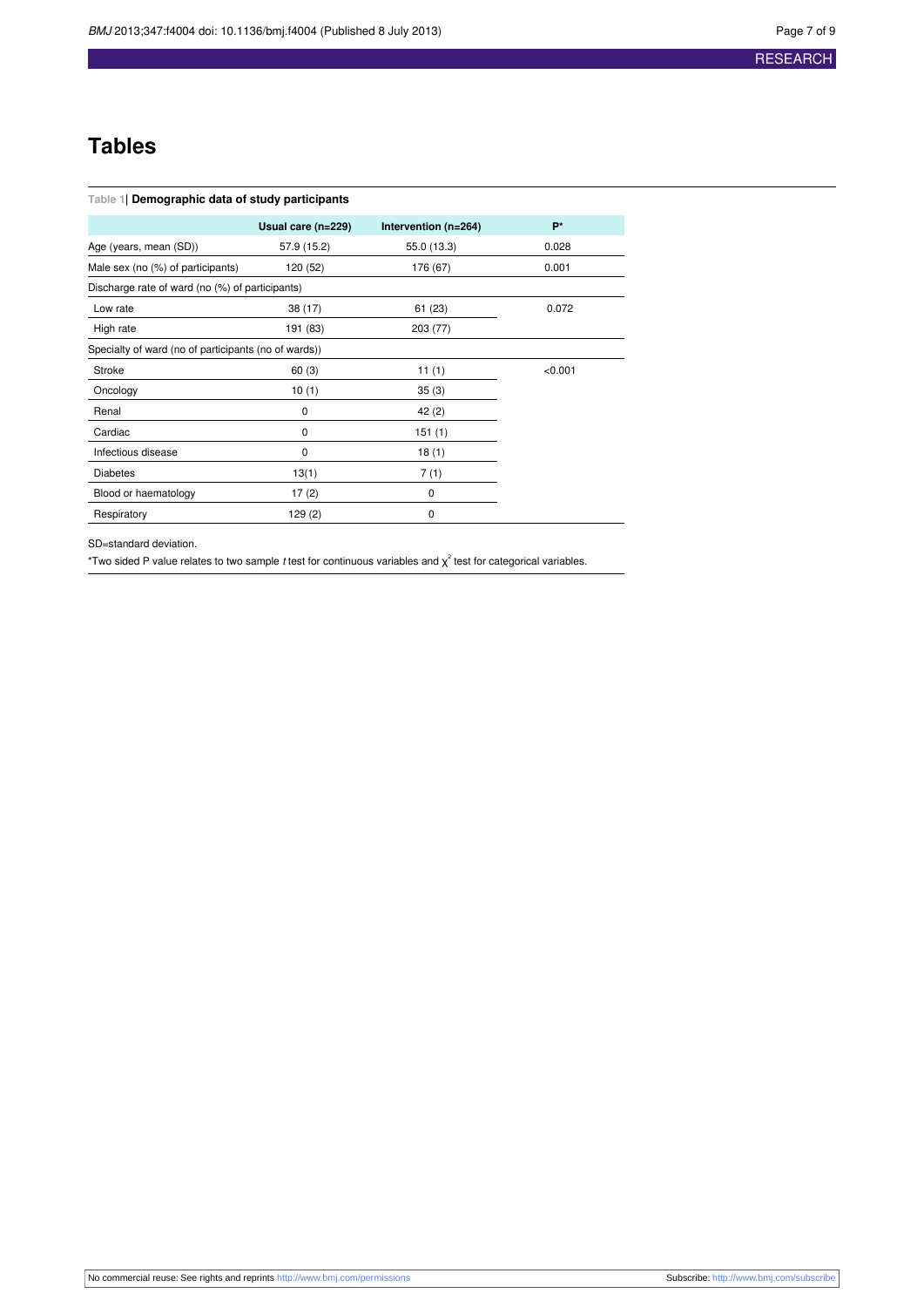## **RESEARCH**

| Table 21 Patient outcomes in eligible study population                                             |                |                  |                                   |         |  |
|----------------------------------------------------------------------------------------------------|----------------|------------------|-----------------------------------|---------|--|
|                                                                                                    | Usual care (%) | Intervention (%) | Adjusted odds ratio (95% CI)*     | P       |  |
| <b>Primary outcome</b>                                                                             |                |                  |                                   |         |  |
| Quit smoking at 4 weeks (continuous<br>abstinence), CO validated†                                  | $17(n=37)$     | $38(n=98)$       | 2.10 (0.96 to 4.61)               | 0.06    |  |
| <b>Secondary outcomes</b>                                                                          |                |                  |                                   |         |  |
| Offered behavioural support or<br>pharmacotherapy (or both) as an inpatient‡                       | $46$ (n=106)   | $100(n=264)$     | <b>NA</b>                         |         |  |
| Accepted behavioural support as an inpatient§                                                      | $29(n=17)$     | 70 (n=185)       | 5.71 (3.58 to 9.09)               | < 0.001 |  |
| Abstained from smoking at discharge, CO<br>validated**                                             | $29(n=67)$     | $58(n=151)$      | 1.95 (0.94 to 4.05)               | 0.07    |  |
| Discharged with any pharmacotherapy for<br>smoking cessation**                                     | $27(n=62)$     | 49 (n=128)       | 3.95 (1.81 to 8.63)               | < 0.001 |  |
| Referred to a stop smoking service after<br>discharge**                                            | $6(n=13)$      | $55(n=144)$      | 21.8 (9.4 to 50.6)                | < 0.001 |  |
| Received support from a stop smoking service<br>after discharge**                                  | $10(n=21)$     | $31(n=80)$       | 4.22 (2.27 to 7.83) <sup>++</sup> | < 0.001 |  |
| Quit smoking between discharge and 6 month<br>follow-up (continuous abstinence), CO<br>validated‡‡ | $9(n=19)$      | $19(n=47)$       | 1.53 (0.60 to 3.91)               | 0.37    |  |

## <span id="page-7-0"></span>**Table 2| Patient outcomes in eligible study population**

All analyses based on nine clusters in each treatment group. NA=not applicable; CO validated=cessation validated by measuring levels of exhaled carbon monoxide. \*Adjusted for cluster design of the trial and for the stratification variable (high v low discharge rate).

†Usual care, n=224; intervention, n=260.

‡Usual care, n=229; intervention, n=264.

§Usual care, n=58; intervention, n=264.

¶Logistic regression model with adjustment for stratification variable allowing for the cluster design of the trial using robust standard errors.

\*\*Usual care n=229; intervention n=262.

††Model excluded the stratification variable as random effect not estimable.

‡‡Usual care, n=219; intervention, n=250.